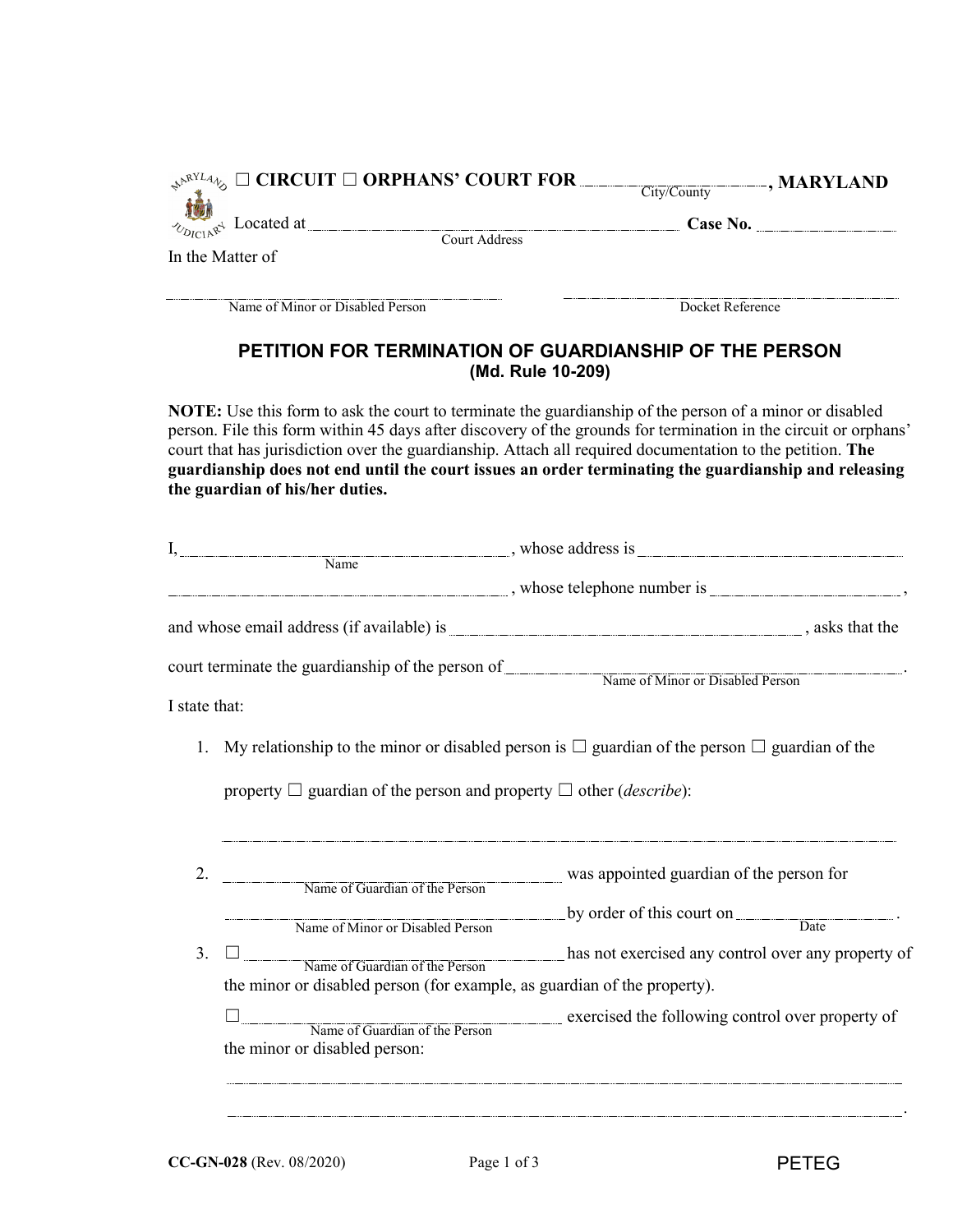4. The following is a list of names, addresses, telephone numbers, and email addresses (if available) of all interested persons (see Md. Code, Estates and Trusts Article, §13-101(j)):

| Name | Relationship to Minor<br>or Disabled Person                                                                                  | Address | Telephone<br>Number                                 | Email<br>Address |
|------|------------------------------------------------------------------------------------------------------------------------------|---------|-----------------------------------------------------|------------------|
|      |                                                                                                                              |         |                                                     |                  |
|      |                                                                                                                              |         |                                                     |                  |
|      |                                                                                                                              |         |                                                     |                  |
|      |                                                                                                                              |         |                                                     |                  |
|      |                                                                                                                              |         |                                                     |                  |
|      |                                                                                                                              |         |                                                     |                  |
|      |                                                                                                                              |         |                                                     |                  |
|      | Guardianship of the person should be terminated because (select all that apply):                                             |         |                                                     |                  |
|      | reached the age of majority on Date of Minor's 18th Birthday                                                                 |         |                                                     |                  |
|      | A copy of the minor's birth certificate or other proof of age is attached to this petition.                                  |         |                                                     |                  |
|      |                                                                                                                              |         |                                                     |                  |
|      | Name of Minor                                                                                                                |         | became emancipated because of marriage on           |                  |
|      | Date of Minor's Marriage . A copy of the minor's marriage certificate is attached to this petition.                          |         |                                                     |                  |
|      | Name of Minor or Disabled Person<br>minor or disabled person's death certificate is attached to this petition.               |         | died on Date of Death A copy of the                 |                  |
|      |                                                                                                                              |         |                                                     |                  |
|      | Name of Disabled Person<br>guardianship (cessation of disability). An original medical certificate confirming the end of the |         | no longer has the disability that was the basis for |                  |
|      | disability was completed by a physician who has examined the disabled person within 21 days of                               |         |                                                     |                  |
|      | the filing of this petition and is attached. (The physician should complete Form CC-GN-022,                                  |         |                                                     |                  |
|      | Medical Certificate - Cessation of Disability.)                                                                              |         |                                                     |                  |
|      | The following other good cause exists to terminate the guardianship:                                                         |         |                                                     |                  |
|      |                                                                                                                              |         |                                                     |                  |
|      |                                                                                                                              |         |                                                     |                  |
|      |                                                                                                                              |         |                                                     |                  |